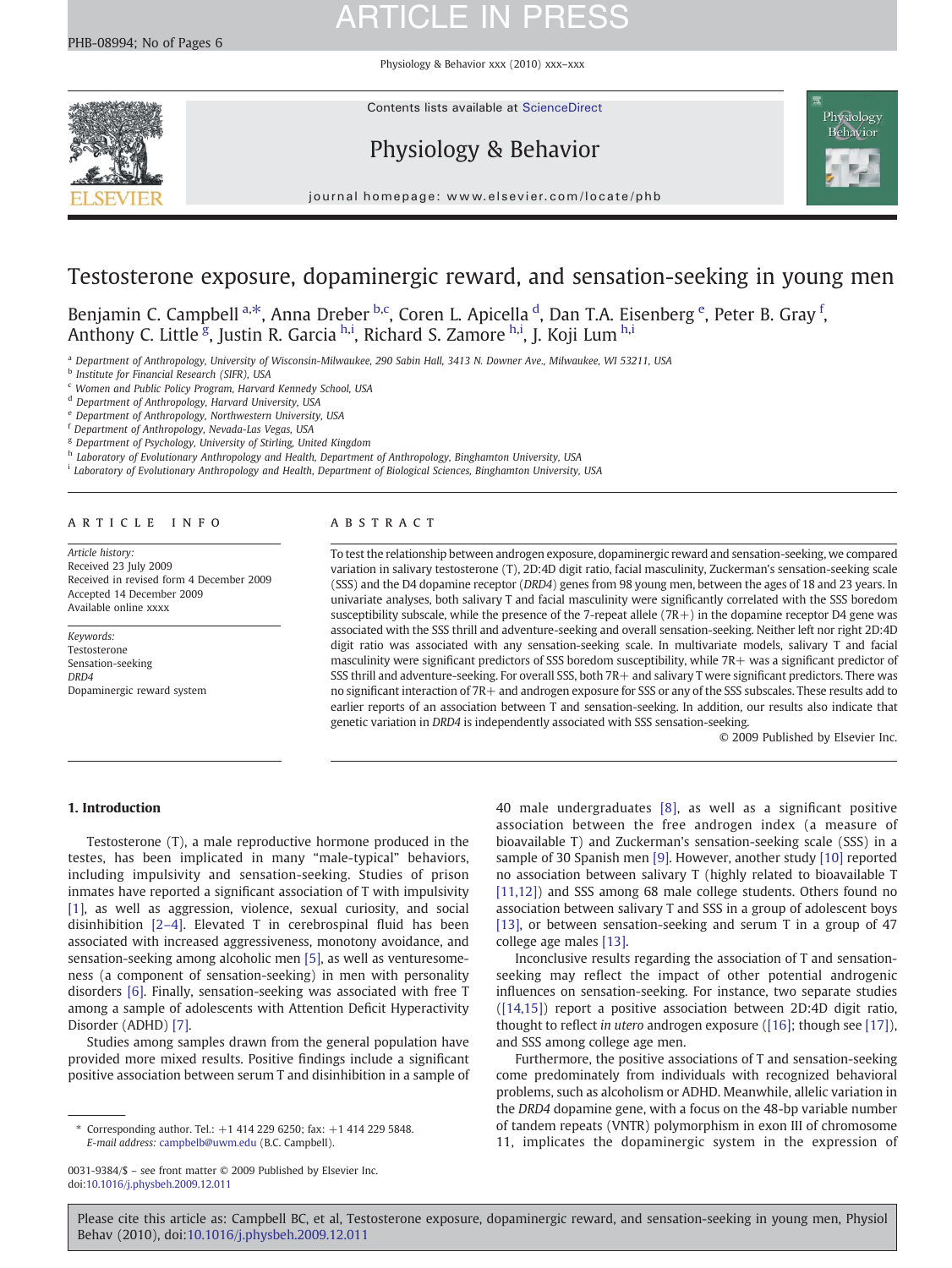behavioral impulses. In particular, the presence of the 7-repeat  $(7R+)$ allele, which has been associated with novelty-seeking in both humans (see [\[18\]](#page-4-0) for a recent meta-analysis) and other animals [\[19,20\]](#page-5-0) as well as financial risk taking [\[21,22\]](#page-5-0), has also been implicated in alcoholism [\[23\],](#page-5-0) behavioral disinhibition [\[24\],](#page-5-0) impulsivity [\[25\]](#page-5-0), and ADHD [\[26,27\]](#page-5-0).

In rodents, T has been shown to be self-reinforcing; individuals will work to self-administer exogenous T [\[28\].](#page-5-0) Furthermore, this effect can be blocked by dopamine receptor agonists [\[28\]](#page-5-0), implicating the dopaminergic reward system. However, despite evidence that T can affect the release of dopamine from dopaminergic neurons in vitro [\[29\]](#page-5-0), the neurological effects of T remain unclear. In particular, it is unclear if T plays a role in the expression of behavioral impulses as well as dopaminergic reward.

Thus, in the current study, we sought to further clarify the relationship between T, the dopaminergic system, and sensationseeking in young men. This was done by examining androgen exposure, variation in the D4 dopamine gene, and Zuckerman's SSS in a sample of U.S. college undergraduates. Along with salivary T as a measure of current exposure, we included 2D:4D digit ratio as a proxy for in utero T exposure, and facial masculinity as a reflection of pubertal T exposure [30–[32\].](#page-5-0)

Based on previous results [\[9,10,14,15,18\]](#page-4-0), we predict that in a sample of healthy young men, 2D:4D, along with DRD4 7R+, will show a significant relationship with the overall measure of sensationseeking, while salivary T levels will not. We make no prediction for facial masculinity given the lack of previous findings.

### 2. Materials and methods

#### 2.1. Sample

Participants were recruited by fliers distributed on the Harvard University campus, as well as via email solicitation to undergraduate residential houses. All 98 subjects were between the age of 18 and 23 years. Subjects were excluded if they were currently on psychotropic medication or reported having been diagnosed with bipolar depression, pathological gambling and/or attention deficient hyperactivity disorder (ADHD). The Harvard and Binghamton institutional review boards approved all aspects of the study. Written consent was obtained from all subjects before participating in the study.

#### 2.2. Data collection

For data collection, subjects came to a central location. After an explanation of the study procedures, each subject provided an unstimulated saliva sample by spitting through a straw into a vial [\[33\]](#page-5-0). Participants then swished 10 ml of Scope™ in their mouths for 45 s to obtain buccal cells for DNA analyses. Next, participants filled out a questionnaire, including Zuckerman's sensation-seeking scale [\[34\]](#page-5-0) and background information. After completion of the questionnaire, anthropometric measures and a frontal facial photograph were obtained. Finally, both right and left hands were scanned.

#### 2.3. Measures

#### 2.3.1. Sensation-seeking

Sensation-seeking was measured using Zuckerman's sensationseeking scale (SSS) [\[34\].](#page-5-0) In addition to a total sensation-seeking score, this scale yields four sub-scores: SSS disinhibition, SSS thrill and adventure-seeking, SSS boredom susceptibility and SSS experienceseeking.

### 2.3.2. Facial masculinity

Full frontal facial photographs were taken of all participants with glasses and head wear removed. Sexual dimorphism measures were taken from points marked on facial features used in previous studies (see [\[35\]](#page-5-0) for a diagram of point placement). The identification of these features has been found to be reliable in previous studies [\[36,37\]](#page-5-0). In total, four sexual dimorphism measurements were taken. These were Cheekbone Prominence (ChP, Upper Face Width/Low Face Width, Jaw Height/Lower Face Height (JH/LFH, D9/D8), Lower Face Height/Face Height (LFH/FH), and Face Width/Lower Face Height (FW/LFH). Each of the four scores were converted into z-scores and combined [JH/LFH+LFH/FH]−[ChP+FW/ LFH] to generate a single measures with higher scores indicating a greater degree of masculinity.

These measurements have been found to be sexually dimorphic in previous studies [\[38\]](#page-5-0), although it is unclear how much of the variation is due to variation in pubertal testosterone levels. However, it is clear that testosterone during puberty facilitates the growth of bone and bone mass [\[39\]](#page-5-0). The mandibular ramus length, upper anterior face height and total cranial base length were significantly shorter in boys with delayed puberty compared to controls [\[40\]](#page-5-0). Furthermore, boys given low doses of testosterone showed significantly higher growth rates of the mandibular length, ramus length, and upper and total face height relative to untreated controls matched for height.

#### 2.3.3. 2D:4D

Participants were also asked to put both their hands on a Canon CanoScan LiDE 70 scanner, where all hands were scanned. The 2nd and 4th digits on both left and right hands were later measured from the center of the flexion crease proximal to the palm to the top of the digit, using the Adobe Photoshop tool. Measurements were in pixels to two decimals. All scans were rated by one observer (AD) and when creases could not be clearly visualized, results from that individual were not used to minimize possible errors.

#### 2.3.4. Genotyping

Buccal cell samples for DNA analysis [\[41\]](#page-5-0) were obtained from 98% (96/98) of the recruited male subjects. All collected samples were shipped to the Laboratory of Evolutionary Anthropology and Health at Binghamton University, New York. DNA was extracted using an abbreviated version of the silica extraction protocol [\[42\]](#page-5-0) previously described by [\[43\]](#page-5-0).

#### 2.3.5. DRD4 VNTR

The human DRD4 gene on chromosome 11 contains a 48 bp variable number tandem repeat (VNTR) polymorphism in exon 3. Sufficient DNA for DRD4 PCR amplification was extracted from 99% (95/96) of the buccal cell samples.

Previous studies have highlighted problems associated with consistent genotyping of the DRD4 VNTR region [\[44\],](#page-5-0) suggesting multiple PCR and electrophoresis runs for each sample to control for allelic dropout. Thus, the PCR reaction was modified to reflect the high GC content (see below) and all samples that were initially scored as homozygotes were reanalyzed two additional times with different starting template concentrations to unambiguously confirm genotypes. The PCR reaction consisted of  $1\times Q$ -Solution (Qiagen),  $1\times$  Buffer (Qiagen), 1 µM Primer 1 (5′ GCGACTACGTGGTCTACTCG 3′), 1 µM Primer 2 (5' AGGACCCTCATGGCCTTG 3'), 200 µM dATP, 200 µM dTTP, 200 µM dCTP, 100 µM dITP, 100 µM dGTP, 0.3 units HotStar Taq (Qiagen), and 1 µl of DNA template, in a total volume of 10 µl. The PCR profile began with 15 min at 95 °C for enzyme activation and denaturing of template DNA followed by 40 cycles consisting of 1 min denaturation at 94 °C, 1 min annealing at 55 °C, 1.5 min extension at 72 °C, and finished with a 10 min extension at 72 °C. Amplicons were electrophoresed through 1.4–2.0% agarose gels containing ethidium bromide and genotypes were determined by comparison with a 100 bp ladder.

DRD4 alleles observed included 2R  $(n=24)$ , 3R  $(n=6)$ , 4R  $(n= 128)$ , 6R  $(n= 1)$  and 7R  $(n= 24)$ . Subjects were scored on the basis of alleles with 7 or more repeats; those with 2 were classed as l/l,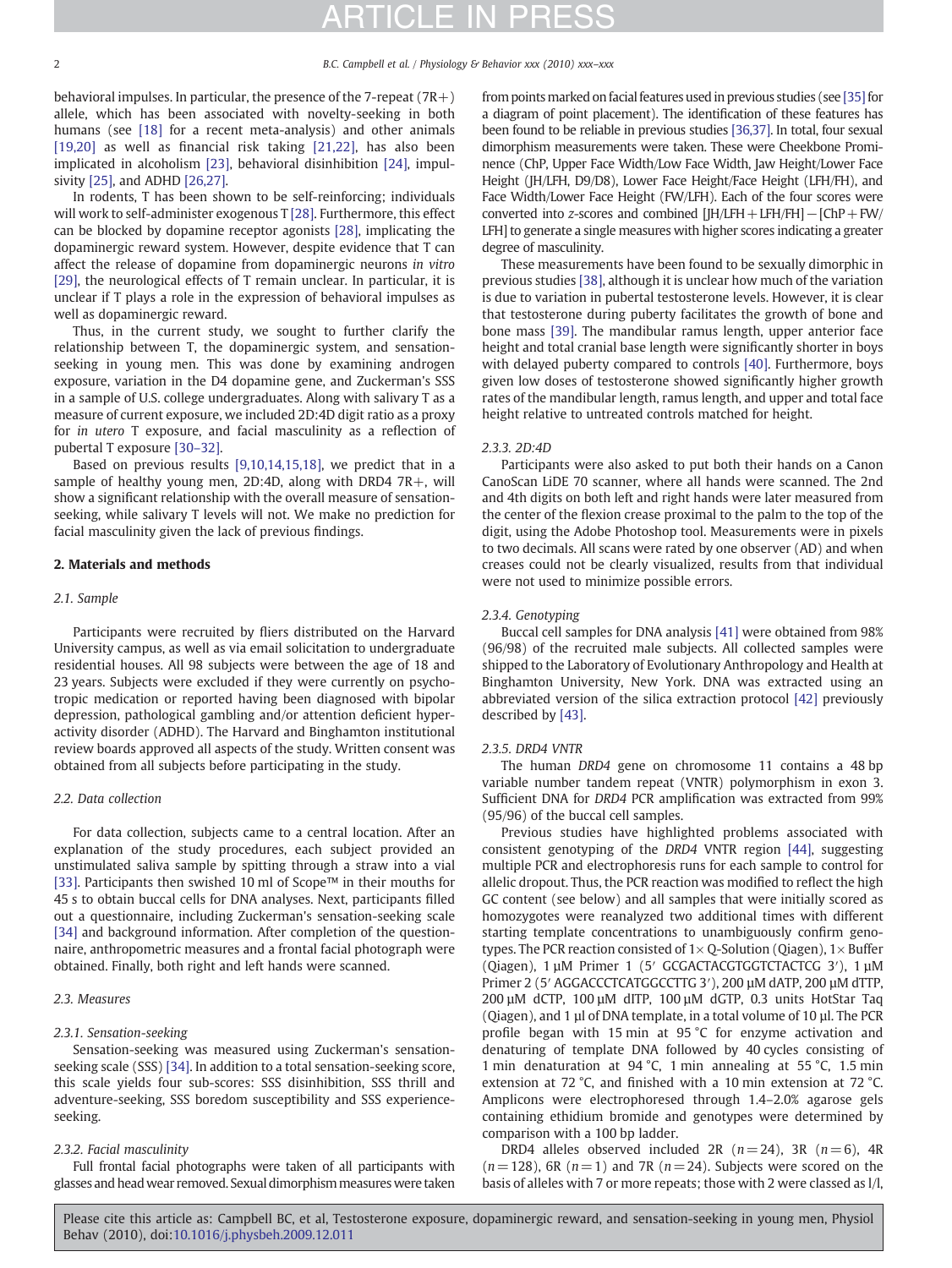#### B.C. Campbell et al. / Physiology & Behavior xxx (2010) xxx-xxx

those with one as  $1/s$ , and those  $0 = s/s$ . Only one individual was  $1/l$ , so for the purpose of statistical analysis the l/l and l/s groups were combined leaving 7R+ (at least one allele of 7 repeats) or 7R− (both alleles less than 7 repeats).

#### 2.3.6. Salivary testosterone

Saliva samples were collected from each participant upon arrival. Participants were asked to rinse out their mouth and then spit through a straw into a small polystyrene tube. All samples were collected between 1:00 pm and 3:00 pm on days between April 9 and June 5, 2007. Neither time of waking or food intake was assessed. Saliva samples were frozen on the same day they were supplied. All samples were assayed for testosterone in the Human Behavioral Endocrinology Laboratory at the University of Nevada, Las Vegas. Testosterone assays relied on commercially available EIA kits (Salimetrics 1-2402). Sample and standard reactions were run in duplicate and the sample concentrations used in the analyses are the averages of the duplicates. Interassay coefficients of variation were 13.2% for low pools and 7.1% for high pools. The intrassay coefficient of variation was 6.8%. No significant differences in testosterone concentrations were found between subjects as a function of the hour in which the samples were collected.

#### 2.3.7. Ethnicity

Individuals were asked to report the ethnicity of all four of their grandparents. From that report 65 individuals were classified as European, 9 as Asian, 4 as Hispanic, 4 as African-American and 14 as other.

#### 2.4. Statistical methods

To determine if the DRD4 7R+ allele was associated with SSS,  $t$ tests were performed comparing the total SSS score and SSS subscales for 7R+ and 7R−. Next, Pearson correlations between the other (continuous) variables were calculated, with particular attention paid to how the three measures of testosterone exposure and 7R+ were correlated with the sensation-seeking subscales. Next, to determine if the relationship of testosterone exposure to sensation-seeking is altered by differences in the DRD4 genotype, the presence/absence of the 7R allele was added as a predictor to the best "androgen exposure" model, using linear regressions (ordinary least squares). The hypothesized interaction between androgen exposure variables and the presence of a 7R allele was then tested by adding an interaction term as a predictor in all of the models.

We did not use corrections for multiple tests because such corrections may be too conservative for hypothesis driven analyses [\[45,46\]](#page-5-0), such as those used here.

#### 3. Results

Descriptive statistics for the variables used in subsequent analyses are given in Table 1. Sample sizes vary due to missing data. The sensation-seeking scale has similar values to those reported for a similarly aged student population [\[47\].](#page-5-0) The salivary testosterone results are also consistent with other results for young males using this same assay [\[33\]](#page-5-0).

Comparison of SSS and SSS subscale values for DRD4 7R+ and 7R− genotypes is shown in Table 2. Overall SSS scores  $(t= 2.1; p= 0.04)$  as well as SSS adventure and thrill-seeking ( $t = 3.1$ ;  $p = 0.03$ ) are higher among 7R+ individuals. Sexual orientation also differed between the genotypes ( $t = 2.8$ ;  $p = 0.007$ ), while measures of androgen exposure show no significant differences.

For the continuous variables, first order correlations are given in [Table](#page-3-0) 3. Among the outcome variables, the sensation-seeking subscales show moderate significant and positive associations  $(r= 0.21$  to 0.41;  $p = 0.03$  to <0.001). Among the predictor variables,

|  | ٠ |  |
|--|---|--|
|  |   |  |

| Descriptive statistics. |  |
|-------------------------|--|
|-------------------------|--|

| Variable                      | Average $\pm$ S.D. |
|-------------------------------|--------------------|
|                               | (n)                |
| Age (years)                   | $20.1 + 1.5$       |
|                               | (98)               |
| Sensation-seeking             | $21.8 + 6.2$       |
|                               | (93)               |
| <b>Disinhibition</b>          | $4.9 + 2.1$        |
|                               | (97)               |
| Thrill and adventure-seeking  | $7.0 \pm 2.6$      |
|                               | (96)               |
| <b>Boredom Susceptibility</b> | $3.9 + 1.7$        |
|                               | (96)               |
| Experience-seeking            | $6.0 + 2.3$        |
|                               | (94)               |
| Sexual orientation            | 85 heterosexual    |
|                               | 7 homosexual       |
|                               | (92)               |
| Testosterone                  | $101.8 + 35.6$     |
|                               | (98)               |
| Facial masculinity            | $-0.008 + 2.1$     |
|                               | (96)               |
| Left 2D:4D ratio              | $0.95 \pm .03$     |
|                               | (87)               |
| Right 2D:4D ratio             | $0.95 + 0.03$      |
|                               | (91)               |
| DRD4 $7+$                     | 74.5%              |
|                               | (94)               |

left and right 2D:4D ratios also show a strong correlation ( $r = 0.70$ ;  $p<0.001$ ) while salivary T, facial masculinity and both left and right 2D:4D ratio do not show a significant relationship, consistent with some previous findings [\[48,49\]](#page-5-0) but contrary to [\[50\]](#page-5-0). In terms of androgen exposure, both salivary T ( $r = 0.24$ ;  $p = 0.02$ ) and facial masculinity ( $r = 0.20$ ;  $p = 0.05$ ) are positively and significantly correlated with SSS boredom susceptibility, while neither left nor right 2D:4D ratio show a significant association with any of the sensation-seeking scales.

[Table 4](#page-3-0) shows the results of separate multivariate regression models for androgen exposure and  $7R$  + as predictors for SSS and each of the four SSS subscales. The overall models explain only a small part of the variance, ranging from 0.04 to 0.10. In terms of specific aspects of sensation-seeking variables, both DRD4 7R+  $(\beta = 0.21; p = 0.05)$ and salivary T ( $\beta$  = 0.21; p = 0.05) are significant predictors of overall

#### Table 2

Sensation-seeking and androgen exposure by DRD4 genotype.

| Variable                     | $DR4 7R -$<br>(n)      | DRD4 $7R+$<br>(n)         |
|------------------------------|------------------------|---------------------------|
| Disinhibition                | $4.7 + 2.2$<br>(69)    | $5.3 + 1.8$<br>(24)       |
| Thrill and adventure-seeking | $6.5 + 2.8$<br>(68)    | $8.1 \pm 1.9***$<br>(24)  |
| Boredom susceptibility       | $3.9 + 1.7$<br>(69)    | $4.0 + 1.8$<br>(24)       |
| Experience-seeking           | $5.9 + 2.4$<br>(67)    | $6.5 + 2.1$<br>(24)       |
| Sensation                    | $20.8 + 6.5$<br>(66)   | $23.8 + 5.0^*$<br>(24)    |
| Sexual orientation           | $1.1 + 0.30$<br>(68)   | $1.0 \pm 0.00***$<br>(24) |
| Testosterone                 | $102.3 + 35.4$<br>(70) | $100.7 \pm 36.2$<br>(24)  |
| Facial masculinity           | $-0.14 + 2.2$<br>(69)  | $-0.25 + 2.0$<br>(24)     |
| Left 2D:4D ratio             | $0.95 + 0.03$<br>(62)  | $0.95 + 0.03$<br>(23)     |
| Right 2D:4D ratio            | $0.95 + 0.03$<br>(66)  | $0.96 + 0.03$<br>(22)     |
| $* - \cdot 0.05$             |                        |                           |

\*  $p < 0.05$ .  $p < 0.01$ .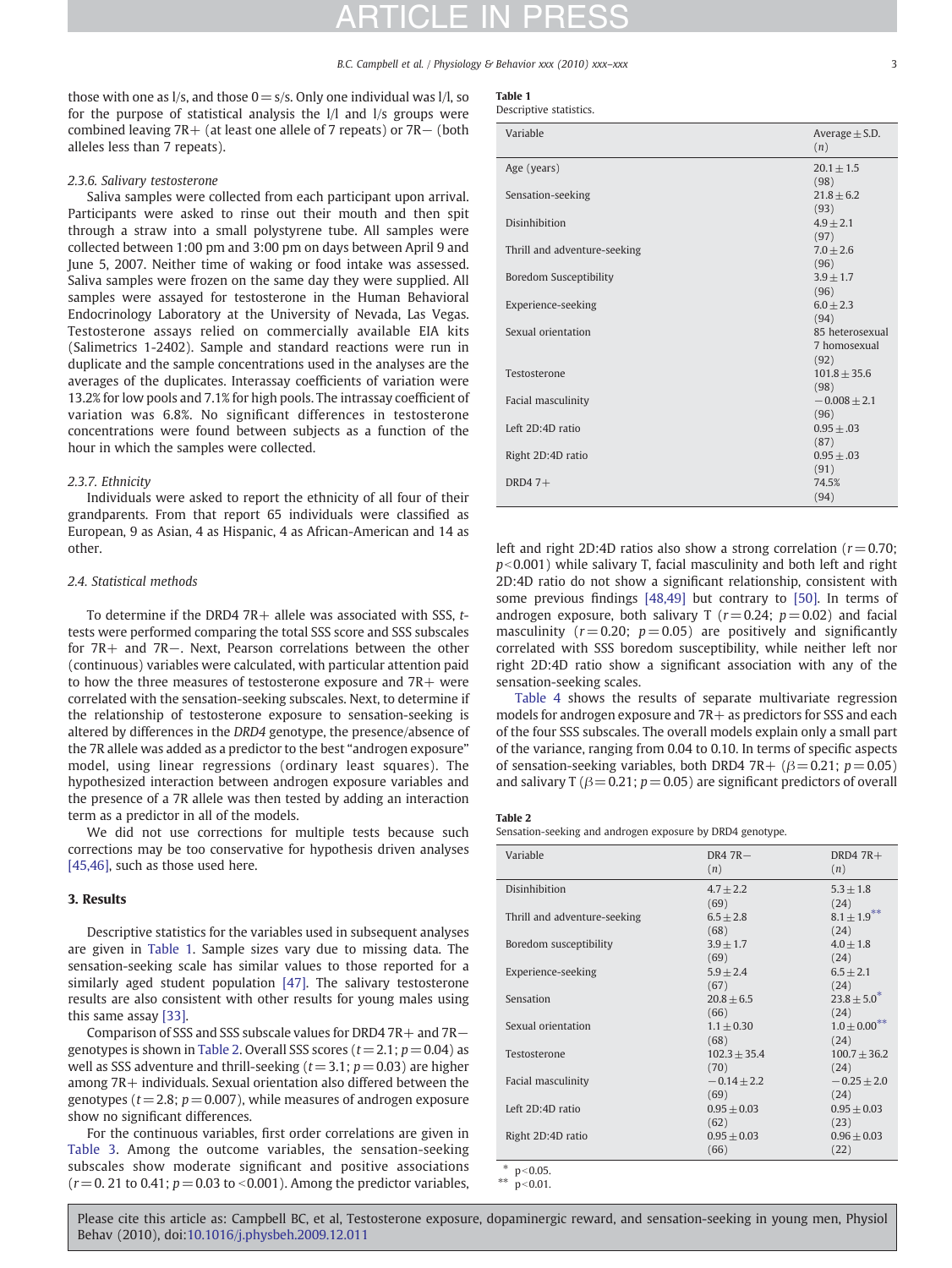#### 4 B.C. Campbell et al. / Physiology & Behavior xxx (2010) xxx–xxx

<span id="page-3-0"></span>Table 3

Correlation between variables. Pearson correlations (sample sizes).

| Variable    | <b>DIS</b>        | AD                | Bore              | Exper             | Sex orient                   | <b>FM</b>       | L2:4            | R2:4              | T               |
|-------------|-------------------|-------------------|-------------------|-------------------|------------------------------|-----------------|-----------------|-------------------|-----------------|
| <b>SENS</b> | $0.68***$<br>(93) | $0.72***$<br>(93) | $0.59***$<br>(93) | $0.79***$<br>(93) | $-0.22$ <sup>*</sup><br>(91) | 0.06<br>(91)    | 0.03<br>(83)    | $-0.04$<br>(83)   | 0.17<br>(93)    |
| <b>DIS</b>  |                   | $0.27***$         | $0.22*$           | $0.41$ **         | $-0.33**$                    | $-0.07$         | 0.02            | $-0.04$           | 0.03            |
| AD          |                   | (96)              | (96)<br>$0.21*$   | (94)<br>$0.37***$ | (94)<br>$-0.04$              | (95)<br>$-0.09$ | (86)<br>$-0.12$ | (90)<br>$-0.06$   | (97)<br>0.05    |
| Bore        |                   |                   | (95)              | (93)<br>$0.41***$ | (93)<br>$-0.02$              | (94)<br>$0.20*$ | (85)<br>0.11    | (89)<br>$-0.06$   | (96)<br>$0.24*$ |
| Exper       |                   |                   |                   | (94)              | (93)<br>$-0.23*$             | (94)<br>0.12    | (86)<br>0.11    | (89)<br>0.05      | (96)<br>$0.17+$ |
| Sex orient  |                   |                   |                   |                   | (92)                         | (92)<br>(0.09)  | (84)<br>0.15    | (87)<br>0.07      | (94)<br>0.05    |
| <b>FM</b>   |                   |                   |                   |                   |                              | (94)            | (85)<br>0.04    | (89)<br>$-0.04$   | (95)<br>$-0.01$ |
| L2:4        |                   |                   |                   |                   |                              |                 | (86)            | (90)<br>$0.70***$ | (96)<br>0.14    |
| R2:4        |                   |                   |                   |                   |                              |                 |                 | (81)              | (89)<br>0.12    |
|             |                   |                   |                   |                   |                              |                 |                 |                   | (91)            |

SENS = sensation-seeking total score; DIS = disinhibition; AD = adventure-seeking; Bore = boredom susceptibility; Exper = experience-seeking; Sex orient = sexual orientation; 0 = homosexual, 1 = heterosexual; FM = facial masculinity; L2:4 = left 2D:4D; R2:4 = right 2D:4D. DRD4 = presence of the 7R allele.

 $*$  p < .05.

\*\*  $p<.01$ .

\*\*\*  $p < 0.001$ .

SSS. In addition, DRD4 7R + is a significant predictor of SSS adventure and thrill-seeking ( $\beta$  = 0.28;  $p$  =0.01) while salivary T  $\beta$  =0.26;  $p$  =.001 and facial masculinity  $\beta = 0.20$ ;  $p = 0.05$  remain significant predictors of SSS boredom susceptibility.

We tested for the significant interactions between all of the measures of androgen exposure, including salivary T, 2D:4D and facial masculinity and DRD4 7R+. None of the interaction terms was significant and the results are not shown here.

#### 4. Discussion

Our results indicate a significant association between salivary T and both total SSS score and SSS boredom susceptibility when DRD4 7R+ taken into account. At the same time, DRD4 7R+ was a significant predictor of both overall SSS and SSS thrill and adventureseeking, whether controlled for androgen exposure or not. Thus given both the relatively small number and type of individuals sampled in previous studies it is possible that differences in previous findings on androgen exposure and sensation-seeking may reflect differences in the frequency of  $7R+$  individuals across studies.

#### 4.1. Comparison with previous studies

Our findings of a significant relationship between salivary T and overall SSS when controlled for DRD4 7R+, are potentially consistent with previous reports of both a positive relationship between free T in

serum from 30 males and the total sensation-seeking score [\[8\],](#page-4-0) and the finding of no association between salivary T and overall sensationseeking in a sample of college age males [\[9\],](#page-4-0) neither of which controlled for DRD4 7R+. On the other hand, the lack of an association between either right or left 2D:4D digit ratios and any of the sensation-seeking scales, even without taking DRD4 7R+ into account differs from two previous reports of a significant relationship between 2D:4D and overall sensation-seeking, among 87 male undergraduates in Canada [\[15\]](#page-4-0), as well as 278 English and German undergraduates [\[14\]](#page-4-0).

Thus while our results on salivary T suggest that previous findings could reflect differences in the frequency of  $7R+$  alleles associated with sample size and/or cultural and ethnic diversity between the U.S. (current study, [\[10\]\)](#page-4-0), and Spain [\[9\]\)](#page-4-0), they do little to clarify results on 2D:4D and sensation-seeking. Our own sample was ethnically diverse, with individuals of European, Africa, Hispanic and Asian ancestry, though there was no difference in any of our predictors or outcome variables by ethnicity.

#### 4.2. Novel findings

On the other hand, our results linking DRD4  $7R+$  to sensationseeking in men, with or without our without controlling for androgen exposure, are novel, potentially instructive, and may help to illuminate previous results regarding T and sensation-seeking. While DRD4 7R + has been linked to novelty-seeking  $[18]$ , as far as

| ---- |  |
|------|--|
|------|--|

|  |  | Androgen exposure, DRD4 genotype and sensation-seeking. |
|--|--|---------------------------------------------------------|
|  |  |                                                         |

|                  | Disinhibition | Thrill and adventure | Boredom susceptibility | Experience | Sensation-seeking |
|------------------|---------------|----------------------|------------------------|------------|-------------------|
| Model adj. $r^2$ | 0.08          | 0.04                 | 0.07                   | 0.08       | 0.10              |
|                  | 89            | 88                   | 89                     | 88         | 89                |
| Variable         |               |                      |                        |            |                   |
| Sex orient       | $-0.33***$    | 0.01                 | $-0.05$                | $-0.24$    | $-0.21$           |
| Salivary T       | 0.07          | 0.07                 | 0.26                   | $0.20^{+}$ | 0.21              |
| Face M.          | $-0.01$       | $-0.03$              | $0.20^{1}$             | 0.17       | 0.13              |
| DRD4 $7R+$       | 0.07          | $0.28^{*}$           | 0.05                   | 0.11       | 0.21              |

Sexual orientation.  $0=$ homosexual; 1 = heterosexual. Data entered in italics represents the sample size (N).

 $p < 0.1$ .

 $* \ \dot{p}$  < 0.05.

\*\*  $p < 0.01$ .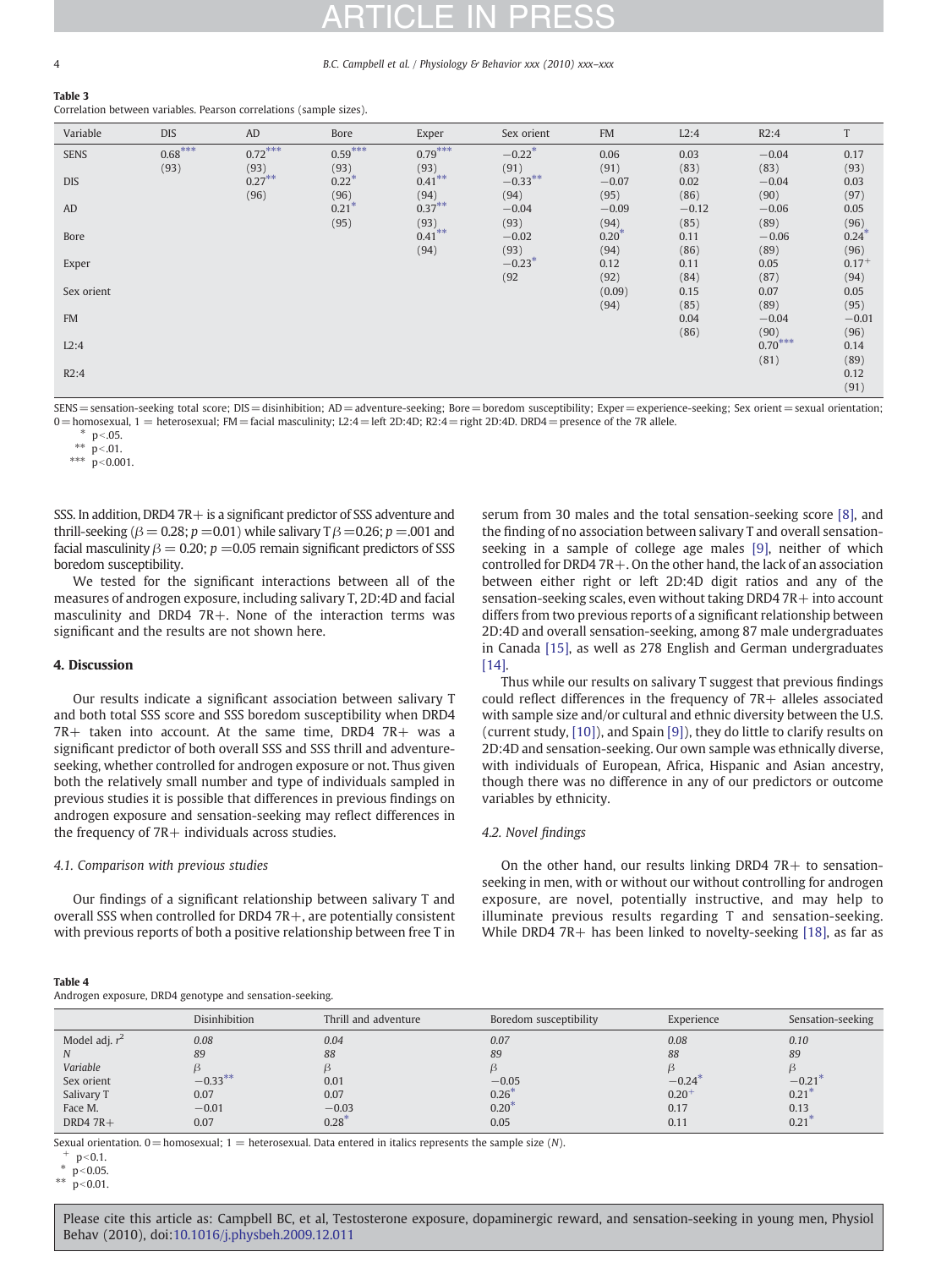<span id="page-4-0"></span>we are aware this is the first report of a significant association between DRD4 7R+ and Zuckerman's sensation-seeking scale.

#### The fact that previous studies have not reported a significant relationship between allelic variation in DRD4 and Zuckerman's sensation-seeking scale [\[25,51,52\]](#page-5-0) may reflect little more than the vagaries of behavioral genetic findings. However, it might also reflect differences in sample composition. Not only does the frequency of the 7R allele vary widely across populations [\[53\]](#page-5-0), but it its relationship with behavior may be mediated by SES [\[54\]](#page-5-0). Thus, differences between this study and that of [\[25\]](#page-5-0), for example, may reflect socioeconomic status (SES) differences between a sample drawn from a state school and that from an elite private college.

Without placing too much reliance on the separate SSS subscales, the pattern of results with salivary T, facial masculinity and DRD4 and the various SSS subscales as a whole are suggestive. Previous animal studies have suggested that testosterone has an effect on reward though its actions on the dopaminergic mesolimbic system, particularly the nucleus accumbens [\[28,55\].](#page-5-0) Thus the association of facial masculinity and salivary T, but not DRD4, with boredom susceptibility suggests that T exposure may be related to reward dependency associated with the striatum where there are few DRD4 receptors relative to DRD2 receptors [\[56,57\].](#page-5-0)

On the other hand, given the greater density of DRD4 receptors in the prefrontal cortex [\[56,57\]](#page-5-0), the significant relationship between 7R+ and the disinhibition subscale in this study implicates prefrontal dopaminergic activity in sensation-seeking. The 7R allele is thought to reduce the efficiency of the D4 dopamine receptor, decreasing the signal to noise ratio in the prefrontal cortex [\[58\]](#page-5-0), and thus decreasing prefrontal function. Congdon et al. [\[24\]](#page-5-0) have shown an association between 7R+ and behavioral inhibition on a go/no go task in adults, suggesting that the role of 7R+ in sensation-seeking is related to decreased behavioral inhibition.

The significant association of facial masculinity with boredom susceptibility is also novel and may bear further interpretation, given earlier results from this sample linking facial masculinity to financial risk taking [\[21\]](#page-5-0). Facial masculinity is thought to reflect the impact of increases in testosterone at puberty [\[30,31\].](#page-5-0) At the same time, the development of judgment and executive control during adolescence is thought to reflect changes in the cortical-thalamic-striatal loop [\[59,60\]](#page-5-0). Thus pubertal increases in testosterone could interact with the development of dopaminergic neurons in the cortical-thalamicstriatal system, perhaps by altering the release of storage of dopamine at the synapse [\[29\]](#page-5-0) and help shape the development of behavior, including sensation-seeking. Support for a link between facial masculinity and endocrine variability comes from a recent study that found that testosterone response to competition varied by facial masculinity [\[61\].](#page-5-0)

Several caveats are important here. First, at the statistical level, our results explain at most 10% of the variation for SSS and SSS subscales. Thus, other factors play a much bigger role than testosterone and DRD4; the interesting point here is that these two factors explain any of the variation in sensation-seeking. Second, while our sample size is larger than some previous studies of testosterone and sensation-seeking and includes a mix of ethnicities, it is still relatively small and represents a highly selected group of college age males at the peak of their testosterone levels. Whether similar results would be obtained in older men for instance is worth investigation.

Finally, our interpretation of the association of testosterone and sensation-seeking is premised on the assumption that testosterone has an effect on the dopaminergic system. We can't, however, rule out the possibility that testosterone exposure is associated with sensation-seeking through its association with genetic quality, health and immune function (see [\[62\]](#page-5-0)), and/or perceived dominance (see [\[32,63\]](#page-5-0)). We do note however, that in this sample salivary T is not significantly associated with facial asymmetry, a measure of longterm developmental stability.

#### 5. Summary

Our results suggest that testosterone exposure and allelic variation in the D4 dopamine receptor gene play independent roles in sensation-seeking among young males. This may reflect separate impacts of testosterone on the dopaminergic reward system [\[28,55\],](#page-5-0) and the association of DRD4 with prefrontal behavioral inhibition [\[24\]](#page-5-0). Furthermore, the positive association of facial masculinity with boredom susceptibility suggests that developmental effects of testosterone during puberty [\[59,60\]](#page-5-0) may play a significant role in the development of individual variation in sensation-seeking in young adulthood. More research is called for that considers the interaction of testosterone and the dopaminergic reward system in the development of sensation-seeking. In particular, neuroimaging studies using fMRI or PET could be used to examine the potential impact of androgens on dopaminergic activity and sensation-seeking in adolescence and young adulthood.

#### Acknowledgements

We would like to thank Peter Ellison for his help in making this study possible, as well as the young men who served as study participants. We would also like to thank Rita Spathis for the valuable laboratory assistance and guidance, and Dave Perrett and Bernard Tiddeman for the use of software to measure faces. Magnus Johannesson gave helpful comments on an earlier version of the manuscript. The Jan Wallander and Tom Hedelius Foundation primarily funded this project (grant to Anna Dreber). AL is supported by a Royal Society University Research Fellowship and DTAE by a National Science Foundation Graduate Research Fellowship.

#### References

- [1] Aluja A, Garcia LF. Sensation seeking, sexual curiosity and testosterone in inmates. Neuropsychobiology 2005;51(1):28–33.
- Giotakos O, et al. Aggression, impulsivity, plasma sex hormones, and biogenic amine turnover in a forensic population of rapists. J Sex Marital Ther 2003;29(3):215–25.
- [3] Dabbs Jr JM, et al. Saliva testosterone and criminal violence in young adult prison inmates. Psychosom Med 1987;49(2):174–82.
- Studer LH, Aylwin AS, Reddon JR. Testosterone, sexual offense recidivism, and treatment effect among adult male sex offenders. Sex Abuse 2005;17(2):171–81.
- [5] Virkkunen M, et al. Personality profiles and state aggressiveness in Finnish alcoholic, violent offenders, fire setters, and healthy volunteers. Arch Gen Psychiatry 1994;51(1):28–33.
- [6] Coccaro EF, et al. CSF testosterone: relationship to aggression, impulsivity, and venturesomeness in adult males with personality disorder. J Psychiatr Res 2007;41(6):488–92.
- [7] Martin CA, et al. A pilot study: attention deficit hyperactivity disorder, sensation seeking, and pubertal changes. Sci World J 2006;6:637–42.
- [8] Diatzman R, Zuckerman R, Disinhibitory sensation-seeking, personality and gonadal hormones. Pers Ind Differences 1980;1:103–10.
- [9] Aluja A, Torrubia R. Hostility-aggressiveness, sensation seeking, and sex hormones in men: re-exploring their relationship. Neuropsychobiology 2004;50(1):102–7.
- [10] Rosenblitt JC, et al. Sensation seeking and hormones in men and women: exploring the link. Horm Behav 2001;40(3):396–402.
- [11] Arregger AL, et al. Salivary testosterone: a reliable approach to the diagnosis of male hypogonadism. Clin Endocrinol (Oxf) 2007;67(5):656–62.
- [12] Sakaguchi K, Hasegawa T. Analysis of salivary testosterone by liquid chromatography-tandem mass spectrometry: correlation with serum bioavailable testosterone and aging. Rinsho Byori 2005;53(5):388–94.
- [13] Kerschbaum HH, et al. Gender-dependent differences in sensation seeking and social interaction are correlated with saliva testosterone titre in adolescents. Neuro Endocrinol Lett 2006;27(3):315–20.
- [14] Fink B, et al. Second to fourth digit ratio and sensation-seeking. Pers Individ Differ 2006;41:1253–62.
- [15] Hampson E, Ellis CL, Tenk CM. On the relation between 2D:4D and sex-dimorphic personality traits. Arch Sex Behav 2008;37(1):133–44.
- [16] Manning JT, et al. The ratio of 2nd to 4th digit length: a predictor of sperm numbers and concentrations of testosterone, luteinizing hormones and oestrogen. Hum Reprod 1998;13(11):3000–4.
- [17] Lutchmaya S, et al. 2nd to 4th digit ratios, fetal testosterone and estradiol. Early Hum Dev 2004;77(1–2):23–8.
- [18] Munafo MR, et al. Association of the dopamine D4 receptor (DRD4) gene and approach-related personality traits: meta-analysis and new data. Biol Psychiatry 2008;63(2):197–206.